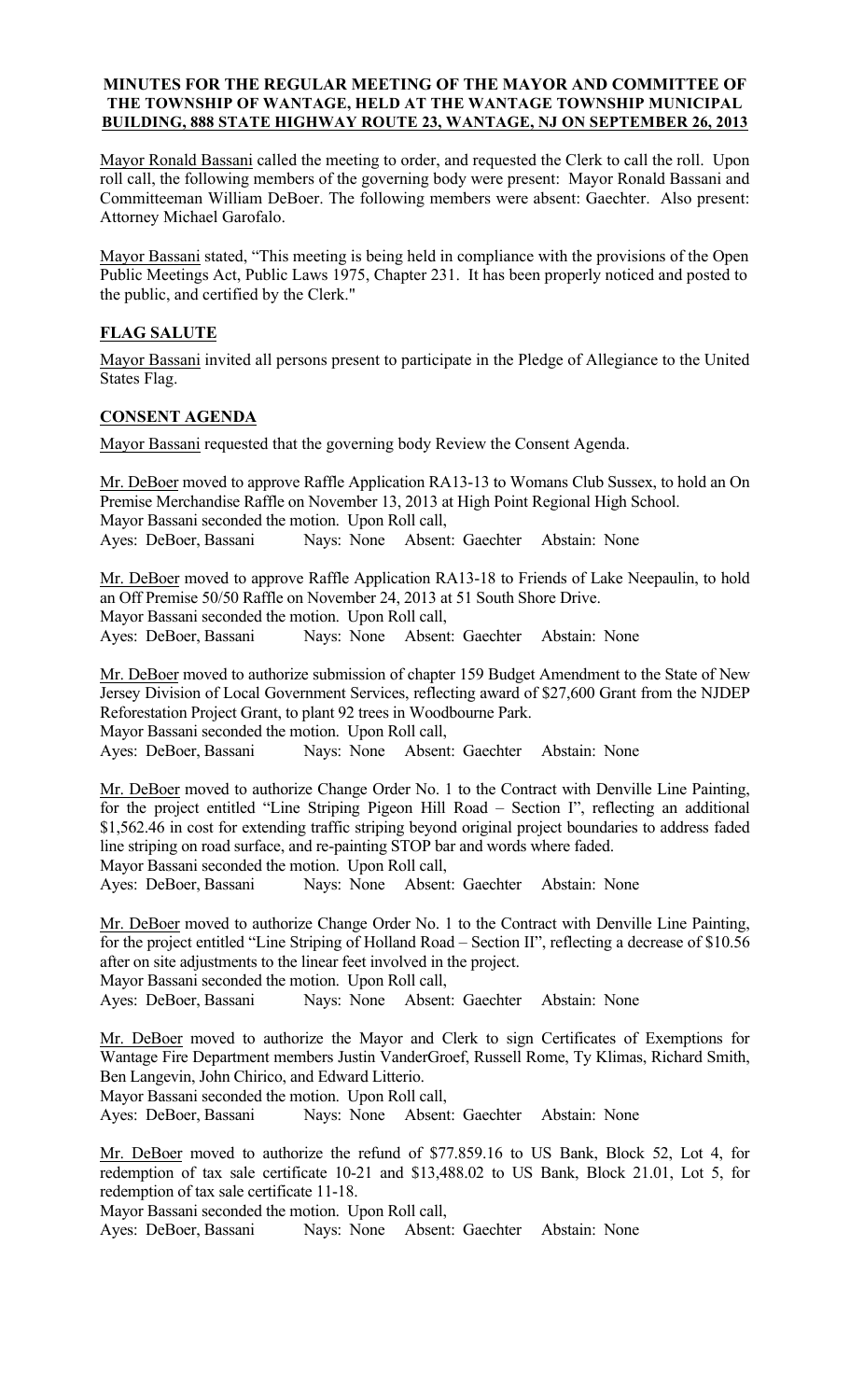# PAGE TWO OF THE MINUTES OF SEPTEMBER 26, 2013

### CONSENT AGENDA, Continued

Mr. DeBoer moved to authorize the refund of \$50.00 to Alyssa Brarman, Block 116, Lot 6.13 for a certificate of habitability (corrects 9/12/13 Resolution erroneously naming Katherine Sheppard). Mayor Bassani seconded the motion. Upon Roll call, Ayes: DeBoer, Bassani Nays: None Absent: Gaechter Abstain: None

Mr. DeBoer moved to authorize the refund of \$96.00 to Applied Services, Block 42 Lot 36 for Building Permit 12-260 and \$50.00 to Applied Services, Block 42 Lot 36 for Building Permit 12-59 for building permits on projects never completed.

Mayor Bassani seconded the motion. Upon Roll call,

Ayes: DeBoer, Bassani Nays: None Absent: Gaechter Abstain: None

### Administrator's Report

Parking Lot Paving: The governing body confirmed their desire to proceed with this improvement under the Morris County Cooperative Pricing Council Contract Award, with Tilcon NY for \$46,698.15. Upon confirming motion by Mr. DeBoer and second by Mayor Bassani, with those present confirming in the affirmative, this contract was awarded.

Renaming A Portion of Turner Road: The governing body confirmed their desire to rename that portion of Turner Road intersecting with Rose Morrow Road, which will remain after the middle of the road is formally vacated, to be "Bluestone Road." Mr. Garofalo stated he would prepare the Road Vacation Ordinance with this direction offered.

### Attorney's Report

Deed of Easement G&S Wantage Solar: Mr. Garofalo offered background explanation regarding the need to confirm authorization for the Mayor to sign a Deed of Easement referenced in the Developer's Agreement for G&S Wantage Solar LLC. Mr. Garofalo stated that he is going to anticipate a question regarding whether this action can be tied in with the on-going concerns regarding completion of Clove Hill Manor. Mr. Garofalo stated that it was not legally allowable for this action to be predicated on the Clove Hill Manor improvements being completed even though one of the principals involved in the Developer Agreement is also involved in the Clove Hill Manor development. By consensus, the governing body confirmed the Mayor's authorization to sign this Deed of Easement.

Clove Hill Manor: Discussion turned to the matter of completing the improvements at Clove Hill Manor. Mr. Garofalo outlined a proposed course of action to be followed in the event that efforts to call the Letter of Credit prove unsuccessful, but reminded the governing body that the first course of action will be for Mr. Doherty to make a formal effort to obtain the money necessary to complete the improvements by calling the Letter of Credit.

Open Space Negotiations Invitation Letter: Mr. Garofalo reported that he prepared a form letter which can be used by the Open Space Advisory Committee when inviting private property owners to consider a formal negotiation for purchase of land under Open Space, per the request of OSAC.

Cell Tower Feasibility at Town Hall: Mr. Garofalo followed up from last meeting by presenting a Right of Way agreement with Verizon for them to place a Crane at Town Hall, to simulate the height of a proposed Cell Tower for the Town Hall premises, which would enable all parties to understand the dimensions and view of the proposal.

Sale of Municipal Property: Mr. Garofalo stated that his office was involved in on-going closing activities regarding the sale of municipal property back to private individuals as authorized by the Township through the recent Sale of Property to adjoining property owners.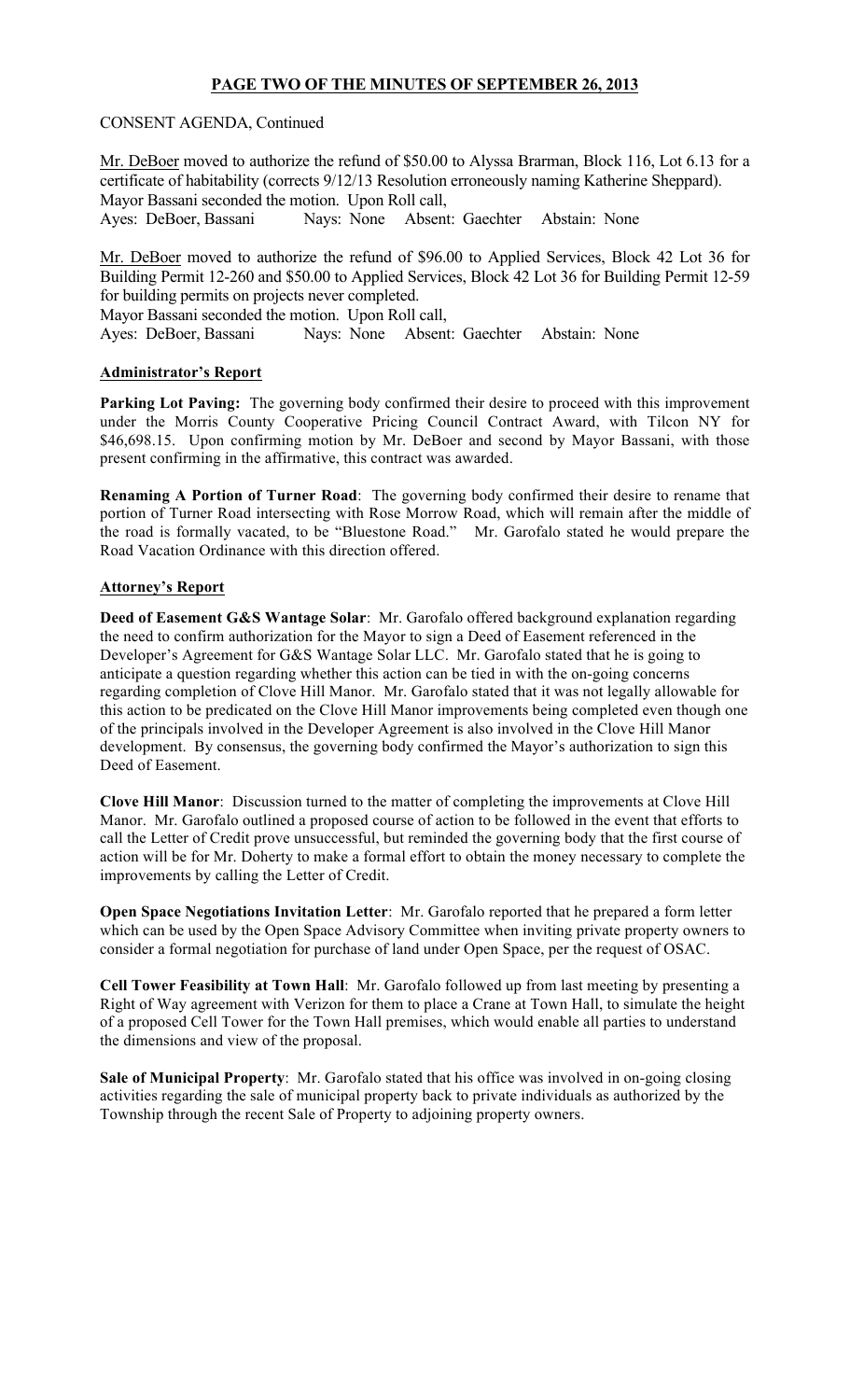### PAGE THREE OF THE MINUTES OF SEPTEMBER 26, 2013

Returning to the Issue of Clove Hill Manor: Mr. DeBoer requested that if a follow up letter needs to be sent to Mr. Maione in the event of Default of Developer and then failure to obtain funds through the Letter of Credit, that a "cc" copy notation be placed on that letter to include the governing body. Mr. Garofalo agreed to make sure this was done if the matter progresses to that point. Mayor Bassani and Mr. DeBoer confirmed their understanding and agreement that the first course of action in this matter would be for the Township to give the Bonding Company an opportunity to respond to the Calling of the Letter of Credit before any other action is authorized by the Township. Mayor Bassani inquired if Mr. Garofalo could think of any other options for action, besides those currently being taken and contemplated in this matter, which would accomplish the completion of the improvements by the parties responsible. Mr. Garofalo confirmed his belief that the current and proposed courses of action represented the extent of options available.

### NEW BUSINESS

#### Best Management Practices

Mr. Doherty offered a detailed presentation of the questions and proposed responses of the Township to the 2013 Best Management Practices Survey of the State of New Jersey. Mr. Doherty reported that based on the number of answers in the affirmative, the Township is considered to be compliant with "Best Management Practices" and the State would not be withholding any of the State Aid due to the municipality. After general review and consideration, the governing body expressed their agreement and endorsement of the proposed responses as prepared by the Chief Finance Officer and Administrator.

#### Approval of Minutes

Mr. DeBoer moved to adopt the minutes of the Regular meeting held on September 12, 2013. Mayor Bassani seconded the motion. Upon Roll call, Ayes: DeBoer, Bassani Nays: None Absent: Gaechter Abstain: None

#### OPEN PUBLIC SESSION

Mayor Bassani opened the meeting to the public at this time, for any questions or comments involving the good and welfare of the community.

General discussion took place among Mr. DeBoer, Mayor Bassani, Mr. Garofalo and several residents of the Clove Hill Manor development regarding the status of the Letter of Credit for this property, and various reports concerning the remaining improvements to be done at the development. Mayor Bassani and Mr. DeBoer stated their willingness to take whatever action is legally available to assist the residents in completing the road pavement project.

Diane Terraccino inquired regarding details of the current Letter of Credit on file by the Developer. Mayor Bassani, Mr. DeBoer and Mr. Garofalo offered comments on this topic as discussion continued.

Francis Franklin inquired if attorneys Mr. Garofalo and Mr. Ramsey are in contact with each other. Mr. Garofalo responded that when called upon to do so, he does communicate with Mr. Ramsey, but there is no on-going communication which has been authorized or required at this point. Mayor Bassani suggested if the Homeowners Association requires the assistance of the Township, Mr. Ramsey should contact Mr. Garofalo.

Ms. Franklin asked for greater details on the proposed cell tower at town hall. Mayor Bassani stated that it is a concept being reviewed at this time. Continued discussion took place, with Mayor Bassani explaining the governing body would balance the desire for additional revenue while taking into account that no depreciation of property values would be desired.

Joan Gengaro inquired if there were health concerns over cell towers. Mr. Garofalo explained that the New Jersey courts have ruled there are no health concerns. Mayor Bassani explained the Town Hall site was chosen by Verizon as a potential location for addressing dead spots in transmission taking place within Wantage, and a complete feasibility study will be done by the governing body to ensure that no stone is left unturned to find revenue opportunities to offset tax burden, while preserving the desire for property values